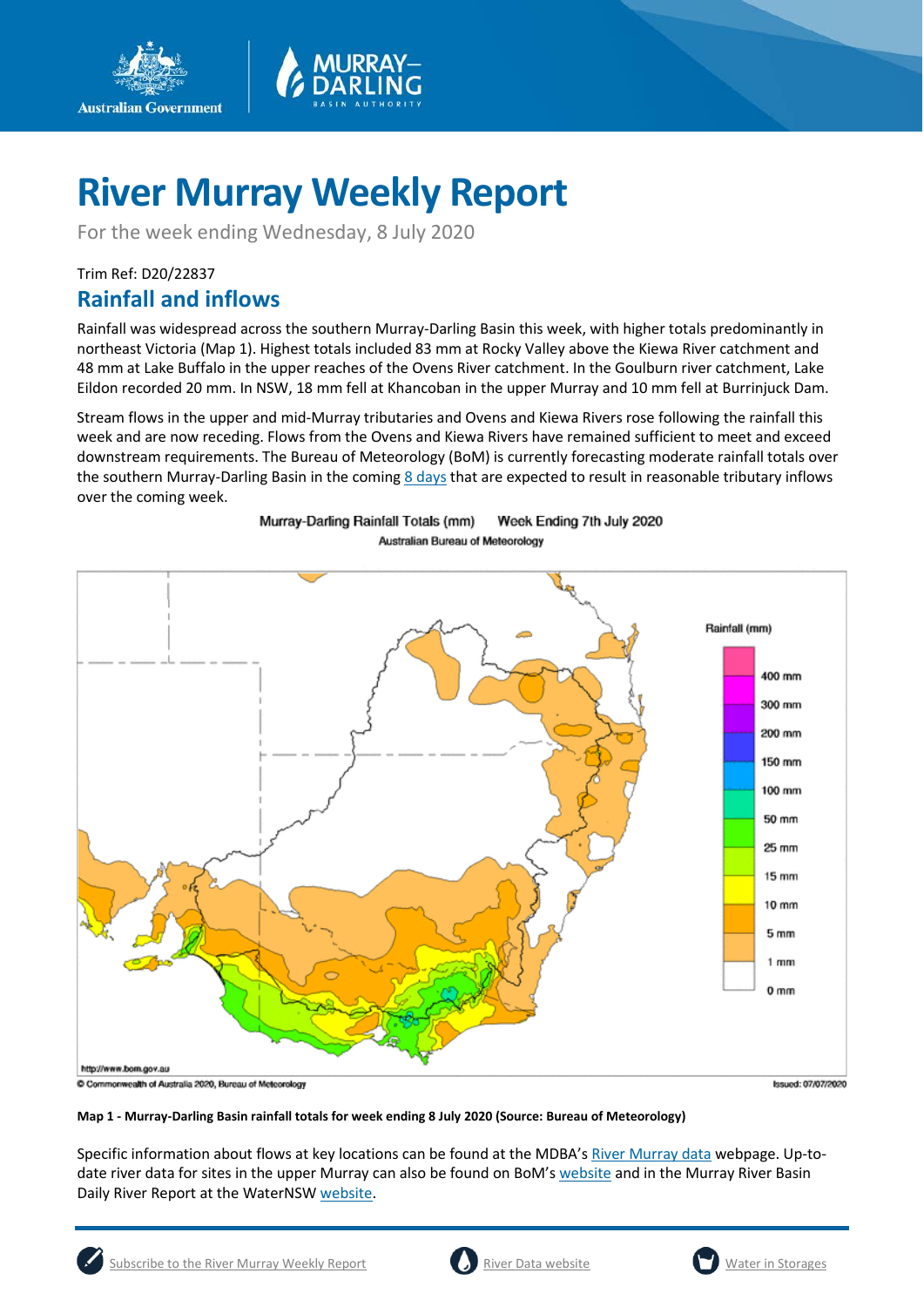### **System operations**

### **Unregulated flow event**

Despite releases from Hume Dam remaining at the minimum flow, recent inflows from the Ovens, Kiewa and Goulburn Rivers have resulted in sustained elevated flows through the mid-Murray and the capture of around 200 GL in Lake Victoria since the beginning of June. Lake Victoria has now exceeded 90% capacity and the storage is forecast to fill with sufficient surplus flow remaining to extend the period of unregulated flow that was declared on 26 June (and commenced on 27 June). For more information on the expected duration and the river reaches where unregulated flow currently applies, refer to Supplementary Announcements from your local water authority at [WaterNSW,](https://www.waternsw.com.au/supply/regional-nsw/supplementaryhttps:/www.waternsw.com.au/supply/regional-nsw/supplementary) [GMW](https://www.g-mwater.com.au/) and [SA Water.](https://www.sawater.com.au/)

In the Murrumbidgee system, this week WaterNSW announced an [extension of access](https://www.waternsw.com.au/supply/regional-nsw/supplementary) to supplementary water for the Murrumbidgee River and Yanco/Billabong Creek Systems.

### **River operations**

- Minimum releases from Hume Dam continue as tributary inflows exceed downstream requirements
- Inlet rate to Lake Victoria slows as storage rises above 90%
- Unregulated flow event extended

### **River operations and the COVID-19 virus**

The MDBA is continuing to work with government partners and stakeholders during this challenging time. In response to the impact of COVID-19, the MDBA has enacted business continuity arrangements to ensure the continued operation of our business functions. River operations have been identified as a priority in this time as running the river is essential to supporting irrigation supply t[o agricultural industries.](https://www.agriculture.gov.au/biosecurity/coronavirus/food-agriculture)

We hope all our community members remain safe at this time. We encourage all river users to evaluate plans against government advice, social distancing and travel, and to support actions to limit the spread of COVID-19.

### **Water quality impacts**

A small number of amber alerts for **blue-green algae** remain current in the River Murray system. It is important that water users regularly keep up to date with algal alerts, notices and health warnings. This information is available throug[h Goulburn-Murray Water](https://www.g-mwater.com.au/news/bga) an[d WaterNSW.](https://www.waternsw.com.au/water-quality/algae)

### **River operations**

Over the past week, MDBA total active storage (Dartmouth, Hume and Lake Victoria) increased by 110 GL to 3,683 GL (44% capacity).

At **Dartmouth Reservoir**, the [storage](https://riverdata.mdba.gov.au/dartmouth-dam) increased by 16 GL to 2,024 GL (52% capacity). Th[e release](https://riverdata.mdba.gov.au/colemans) from Dartmouth, measured at Colemans, increased this week from 200 ML/day to 1,200 ML/day for the purposes of electricity generation. Releases may continue at this rate as electricity generation is required, after which the flow will reduce again to target the minimum 200 ML/day.

At **Hume Reservoir**, the [storage](https://riverdata.mdba.gov.au/hume-dam) increased by 77 GL to 1,231 GL (41% capacity). Contributing to this rise was approximately 34 GL released from the Snowy Hydro via Murray 1 into the upper Murray River upstream of Bringenbrong. The storage is expected to continue to rise in the coming weeks, due to elevated upper Murray tributary inflows following recent rainfall and releases from Snowy Hydro.

Downstream of Hume, continued elevated tributary inflows have been sufficient to meet and exceed downstream flow requirements, and the release from Hume is continuing at the minimum requirement of 600 ML/day.





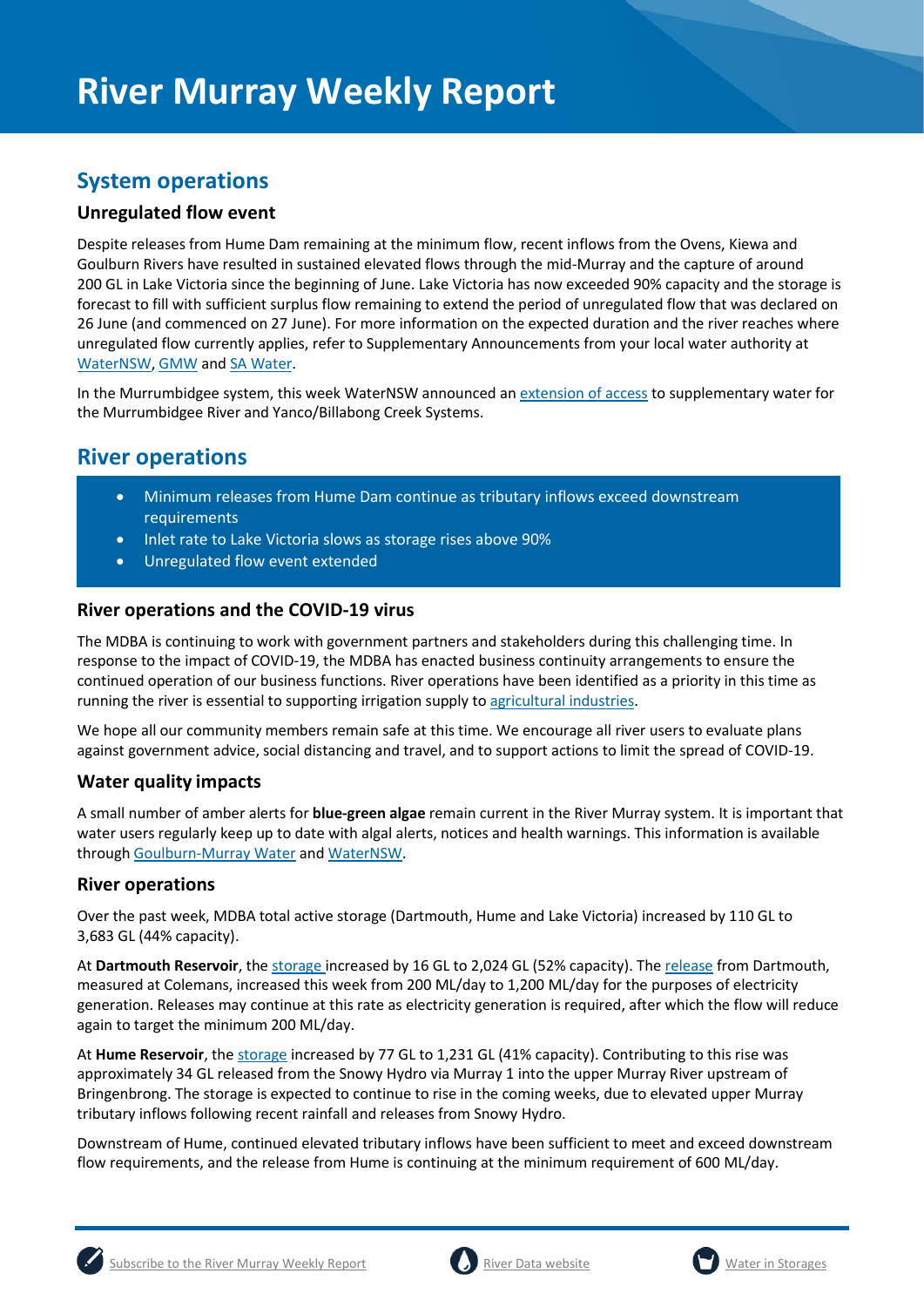At Lake Mulwala, the pool [level](https://riverdata.mdba.gov.au/yarrawonga-weir-upstream) is currently 124.78 m AHD, which is within the normal operating range between 124.6 and 124.9 m AHD. At **Yarrawonga Weir,** flow reduced at the start of the week from 9,000 ML/day to around 7,500 ML/day to pass inflows arriving from receding tributaries. On Monday, the release began to increase again and is currently near 10,000 ML/day, as higher tributary inflows from moderate rainfall totals arrived. In the coming days, the release is expected to remain around this rate to pass tributary inflows.

As Yarrawonga releases have varied to levels above 9,000 ML/day (approximate downstream channel capacity), some forest regulators in the Millewa and Barmah Forest are opened to manage river levels. This week, some of the Millewa Forest regulators that were opened in the preceding week were closed as flows returned to below channel capacity. As releases have increased back above channel capacity, some of the Barmah Forest regulators will be opened.

The gates at **Edward and Gulpa Creek offtake** regulators were recently reinstated to manage flows near 1,550 ML/day and around 220 ML/day, respectively. Flow in the Edward River at Toonalook increased to peak around 3,200 ML/day with the addition of return flows from the Millewa Forest. Diversions into the Wakool River, Yallakool and Colligen Creek increased to 60, 380 and 360 ML/day, respectively, providing entitlement holders access to unregulated flows. Likewise, at Wakool Main Canal diversions increased to 900 ML/day. At Stevens Weir, the downstream flow increased this week to around 1,700 ML/day but has since reduced to near 1,470 ML/day. Downstream flow is expected to continue to reduce over the coming week.

Back on the River Murray, the flow at **Barmah** fell away this week to the current rate near 5,800 ML/day. With higher releases from Yarrawonga, the flow is expected to increase again over the coming week. Inflows from the **Broken Creek**, measured at Rice's Weir, averaged around 35 ML/day this week.

On the **Goulburn River,** the flow measured at McCoys Bridge mostly receded this week but has started to rise again and is currently near 4,520 ML/day. With the Waranga Basin now at its winter target level, all Goulburn tributary inflows entering the river downstream of Lake Eildon will flow through to the Murray. Flow in the Murray will vary with rainfall and streamflow responses in the Goulburn catchment.

[Diversions](https://riverdata.mdba.gov.au/national-channel-ds-torrumbarry-headworks) to National Channel from the Torrumbarry Weir pool continued to remain steady, averaging around 420 ML/day. Whilst diversions for irrigation have now ceased, water is expected to continue to be diverted at around this rate over coming weeks to maintain baseflows in the Gunbower Creek. The **Torrumbarry Weir** [pool](https://riverdata.mdba.gov.au/torrumbarry-weir-lock-26) is currently targeting a level between 20-30 cm below the Full Supply Level (FSL) as part of the weir pool variability program. Varying pool levels assists with reducing the incidence of notching and can help improve bank stability for riverbanks within the influence of the weir pool. The release from Torrumbarry Weir peaked early in the week around 14,500 ML/day and has since gradually reduced to near 10,300 ML/day, as peak inflows from the Goulburn River combined with higher upstream Murray flows travel downstream. The release is expected to remain around this rate for the coming week.

Inflow from the **Murrumbidgee River**, measured a[t Balranald,](https://riverdata.mdba.gov.au/balranald-weir-downstream) increased this week from 1,050 ML/day to near 1,700 ML/day. Elevated flows at Balranald have resulted from rain and are expected to vary in response to use of supplementary water available to entitlement holders upstream. Th[e Murrumbidgee IVT balance](https://www.waternsw.com.au/customer-service/ordering-trading-and-pricing/trading/murrumbidgee) is open for trade from the Murray to the Murrumbidgee (99.2 GL) but is now closed to trade from the Murrumbidgee to the Murray.

At **Euston Weir**, th[e weir pool level](https://riverdata.mdba.gov.au/euston-weir-upstream) is targeting around 30 cm below FSL as part of the weir pool variability program. The [downstream release](https://riverdata.mdba.gov.au/euston-weir-downstream) increased this week to 15,200 ML/day, as the peak flows in the Murray River reaches the weir and are passed downstream. The flow is near the expected peak and will recede in the coming week.

This week the **Menindee Lakes** [storage](https://riverdata.mdba.gov.au/menindee-lakes-combined-storage) decreased slightly by 4 GL to 475 GL (27% capacity) from the Lakes' peak level of just under 481 GL[. WaterNSW](https://www.waternsw.com.au/supply/regional-nsw/operations-updates) has been providing regular updates on the streamflow response in the Barwon-Darling system and report inflows into the Menindee Lakes have now reduced to low levels. The downstream release, measured at Weir 32 (Photo 1), averaged around 245 ML/day over the past week. Despite the rainfall and streamflow responses during recent months, in many parts of NSW drought conditions persist with extensiv[e water restrictions](https://www.industry.nsw.gov.au/water/allocations-availability/temporary-water-restrictions) still in place. Links to drought services and assistance can be also accessed via the MDB[A drought webpage](https://www.mdba.gov.au/managing-water/drought-murray-darling-basin)



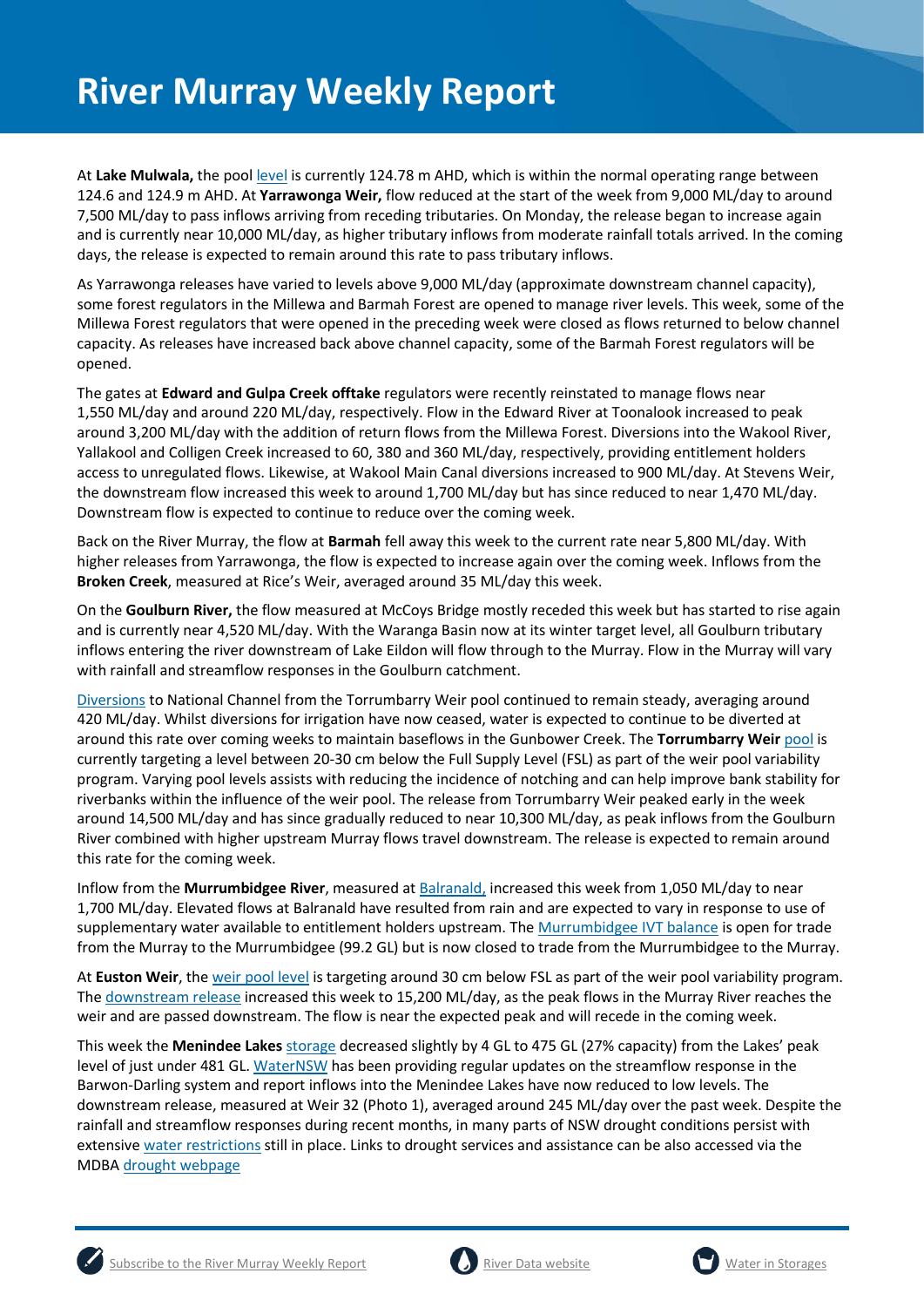

**Photo 1: Darling River at Weir 32 (Image courtesy Anita Wilkinson)**

At **Wentworth Weir**, the weir pool level is being managed to a target level around FSL (30.80 m AHD) but is expected to vary 10 cm above and below this level as part of normal operations. The downstream release is rising and is currently near 13,400 ML/day. The release is expected to continue to rise over the coming week.

At **Lock 9**, the pool level, which was surcharged by 20 cm above FSL to manage the inflow of water into Lake Victoria, is current being lowered back to FSL as the inlet rate into the Lake continues to slow.

This week, the **Lake Victoria** storage volume increased by 21 GL to 622 GL (92% capacity). Over the week, diversions into Lake Victoria averaged 5,000 ML/day and are now being gradually stepped down over the coming week to target 1,500 ML/day. These inflows are being managed to continue raising the storage level towards full, but at a more gradual rate. The storage level in Lake Victoria will continue to be managed over the coming weeks in accordance with the Lake Victoria Operating Strategy. The aim is to fill the storage, whilst helping to minimise erosion and inundation impacts on sensitive foreshore vegetation and cultural heritage material.





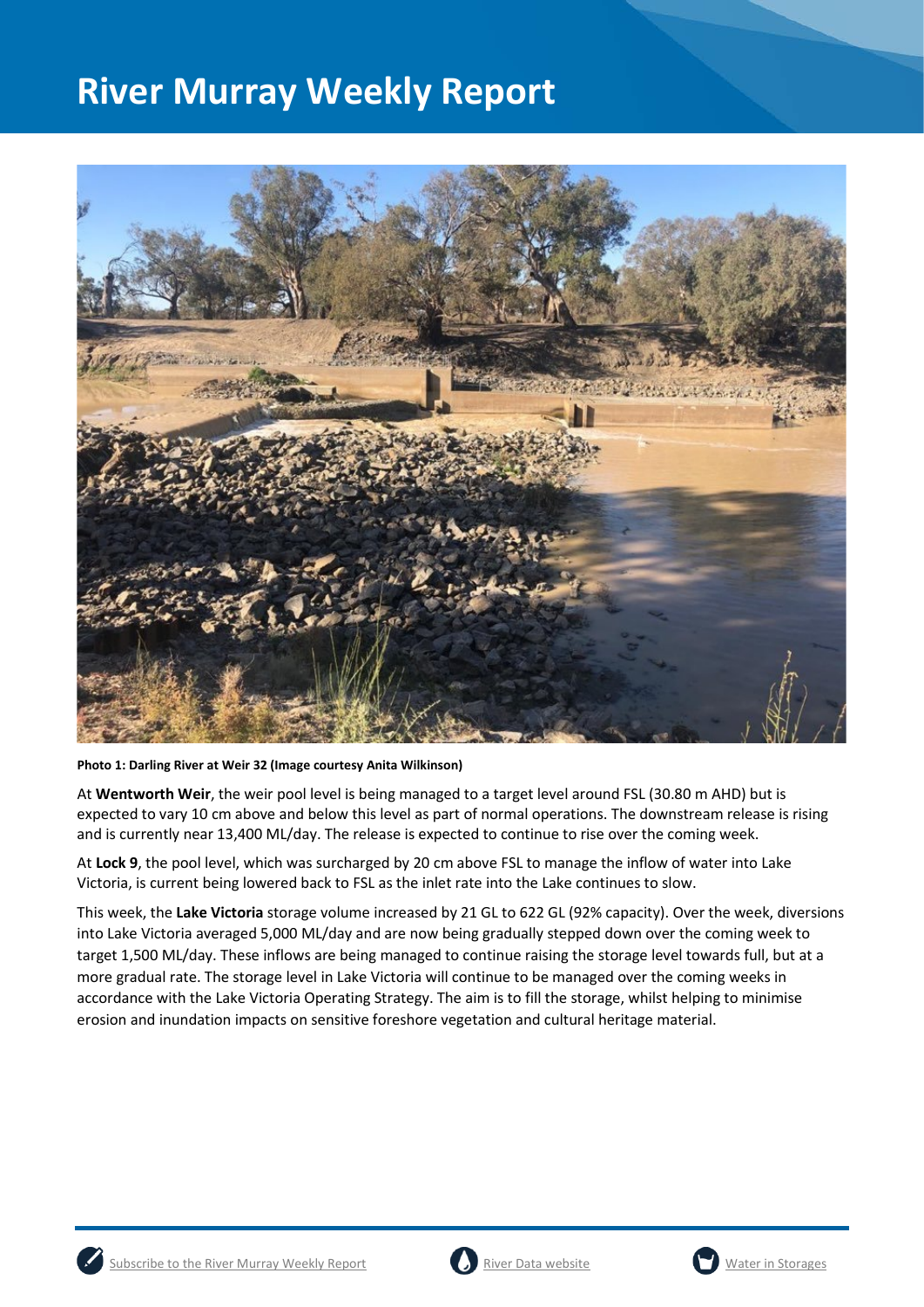

**Photo 2 and 3: Both images show the Darling River flowing below Weir 32, looking upstream and downstream from the same point (Image courtesy Anita Wilkinson)**

The [flow](https://riverdata.mdba.gov.au/flow-south-australia-calculated) to **South Australia** increased from around 6,600 ML/day to near 9,400 ML/day this week, as unregulated flows increased across the border. Flow to South Australia is expected to continue to increase in coming weeks with the arrival of high flows from upstream. For more information on South Australia's Entitlement flow, see the South Australian Department for Environment and Water's lates[t River Murray flow report.](https://www.waterconnect.sa.gov.au/River-Murray/SitePages/2020%20Flow%20Reports.aspx)

The **Lower Lakes** 5-day average water level is currently 0.69 m AHD. Releases have continued through fishways, with opportunistic releases through Tauwitchere barrage when tide and wind conditions permit. The variable barrage release strategy will continue to target the incoming high tide window in order to push fresh water along the Coorong. For information on barrage releases see the South Australian Department for Environment and Water [Weekly River Murray Flow Report.](https://www.waterconnect.sa.gov.au/River-Murray/SitePages/River%20Murray%20Flow%20Reports.aspx)

### **For media inquiries contact the Media Officer on 02 6279 0141**

ANDREW REYNOLDS Executive Director, River Management



**Australian Government** 







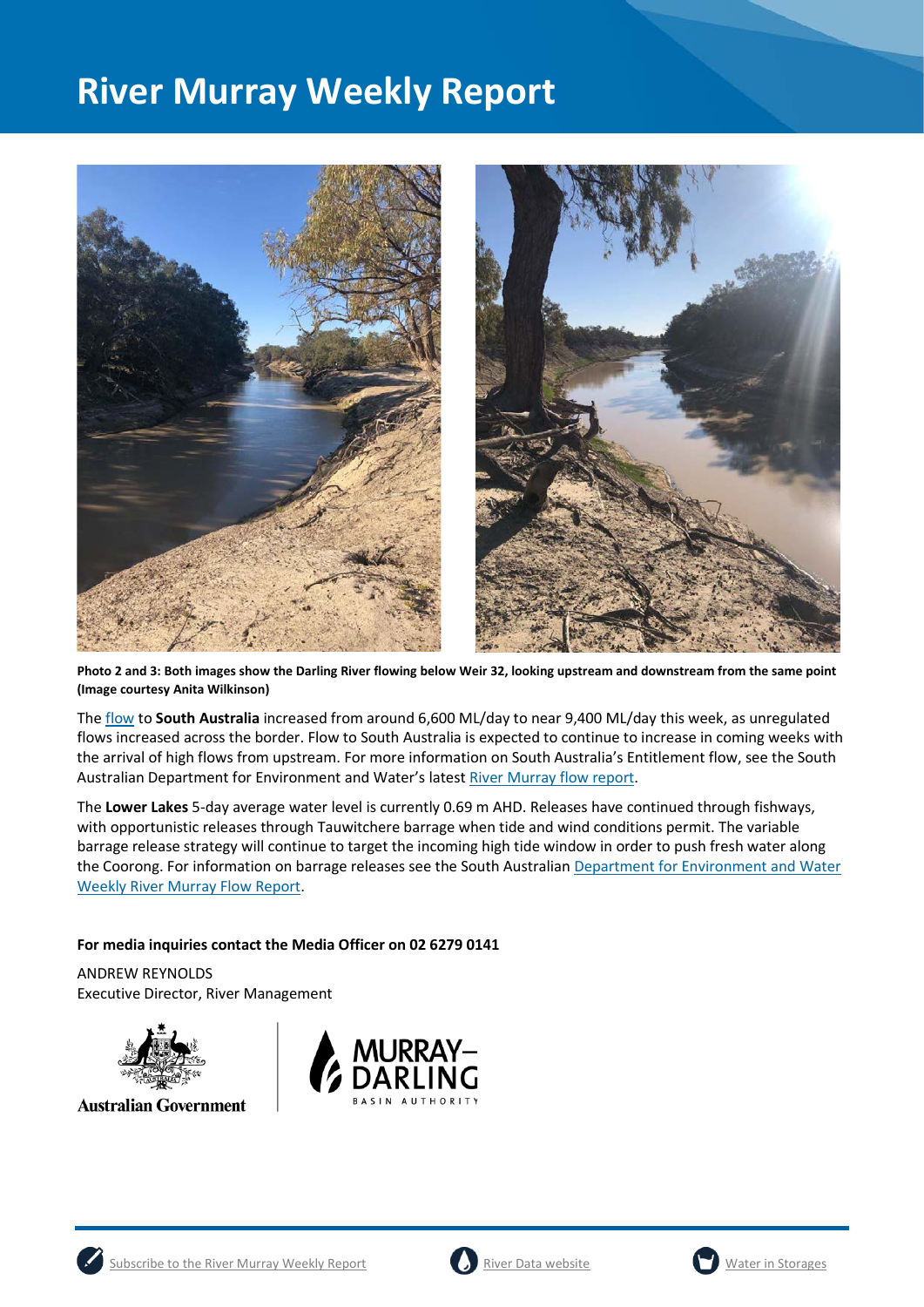### **Water in Storage Week ending Wednesday 08 Jul 2020**

| <b>MDBA Storages</b>             | Full<br>Supply<br>Level | Full<br>Supply<br>Volume | Current<br>Storage<br>Level | Current<br>Storage |      | Dead<br>Storage | Active<br>Storage | Change in Total<br>Storage for the<br>Week |
|----------------------------------|-------------------------|--------------------------|-----------------------------|--------------------|------|-----------------|-------------------|--------------------------------------------|
|                                  | $(m$ AHD $)$            | (GL)                     | $(m$ AHD)                   | (GL)               | $\%$ | (GL)            | (GL)              | (GL)                                       |
| Dartmouth Reservoir              | 486.00                  | 3856                     | 452.50                      | 2 0 2 4            | 52%  | 71              | 1953              | $+16$                                      |
| Hume Reservoir                   | 192.00                  | 3 0 0 5                  | 180.83                      | 1 231              | 41%  | 23              | 1 208             | $+77$                                      |
| Lake Victoria                    | 27.00                   | 677                      | 26.54                       | 622                | 92%  | 100             | 522               | $+21$                                      |
| Menindee Lakes                   |                         | 1 731*                   |                             | 475                | 27%  | (- -) #         | 0                 | $-4$                                       |
| <b>Total</b>                     |                         | 9 2 6 9                  |                             | 4 3 5 2            | 47%  | $ -$            | 3683              | $+110$                                     |
| <b>Total Active MDBA Storage</b> |                         |                          |                             |                    |      |                 | 44% $\land$       |                                            |

### **Major State Storages**

| 026<br>452<br>44%<br>449<br><b>Burriniuck Reservoir</b>      | 10    |
|--------------------------------------------------------------|-------|
| 933<br>957<br>631<br>59%<br>24<br><b>Blowering Reservoir</b> |       |
| 661<br>50%<br>100<br>561<br>3 3 3 4<br>Eildon Reservoir      | $+39$ |

\* Menindee surcharge capacity – 2050 GL \*\* All Data is rounded to nearest GL \*\*

# NSW has sole access to water when the storage falls below 480 GL. MDBA regains access to water when the storage next reaches 640 GL. ^ % of total active MDBA storage

| <b>Snowy Mountains Scheme</b> |                     |                    | Snowy diversions for week ending 07 Jul 2020 |           |                 |
|-------------------------------|---------------------|--------------------|----------------------------------------------|-----------|-----------------|
| <b>Storage</b>                | Active Storage (GL) | Weekly Change (GL) | Diversion (GL)                               | This Week | From 1 May 2020 |
| Lake Eucumbene - Total        | 920                 | $-0$               | Snowy-Murray                                 | $+22$     | 272             |
| Snowy-Murray Component        | 416                 | -16                | Tooma-Tumut                                  | $+5$      | 69              |
| <b>Target Storage</b>         | 1 170               |                    | Net Diversion                                | 17        | 203             |
|                               |                     |                    | Murray 1 Release                             | $+29$     | 346             |

### **Major Diversions from Murray and Lower Darling (GL) \***

| <b>New South Wales</b>      | This Week | From 1 July 2020 | <b>Victoria</b>                 | This Week     | From 1 July 2020 |
|-----------------------------|-----------|------------------|---------------------------------|---------------|------------------|
| Murray Irrig. Ltd (Net)     | 1.1       |                  | Yarrawonga Main Channel (net)   |               |                  |
| <b>Wakool Sys Allowance</b> | 1.5       |                  | Torrumbarry System + Nyah (net) |               |                  |
| Western Murray Irrigation   | 0.1       |                  | Sunraysia Pumped Districts      | $0.2^{\circ}$ |                  |
| Licensed Pumps              | 4.9       | 6                | Licensed pumps - GMW (Nyah+u/s) | 0             |                  |
| Lower Darling               | $0.0\,$   |                  | Licensed pumps - LMW            | 0.5           |                  |
| <b>TOTAL</b>                | 7.6       |                  | TOTAL                           | 0.7           |                  |

\* Figures are derived from actual and estimates where data is unavailable. Please note that not all data may have been available at the time of creating this report. \*\* All data above is rounded to nearest 100 ML for weekly data and nearest GL for cumulative data

### **Salinity (EC)** (microSiemens/cm at 25°C)

|                         | Current | Average over the last week | Average since 1 August 2019 |
|-------------------------|---------|----------------------------|-----------------------------|
| Swan Hill               | 120     | 110                        | 70                          |
| Euston                  |         |                            |                             |
| <b>Red Cliffs</b>       | 130     | 130                        | 60                          |
| Merbein                 | 140     | 130                        | 100                         |
| Burtundy (Darling)      | 330     | 320                        | 580                         |
| Lock 9                  | 110     | 100                        | 100                         |
| Lake Victoria           | 130     | 130                        | 120                         |
| Berri                   | 210     | 210                        | 160                         |
| Waikerie                | 260     | 310                        | 220                         |
| Morgan                  | 320     | 310                        | 230                         |
| Mannum                  | 300     | 280                        | 260                         |
| Murray Bridge           | 270     | 320                        | 290                         |
| Milang (Lake Alex.)     | 1 0 1 0 | 940                        | 900                         |
| Poltalloch (Lake Alex.) | 640     | 630                        | 790                         |
| Meningie (Lake Alb.)    | 1680    | 1690                       | 1810                        |
| Goolwa Barrages         | 4 900   | 4890                       | 3 1 2 0                     |





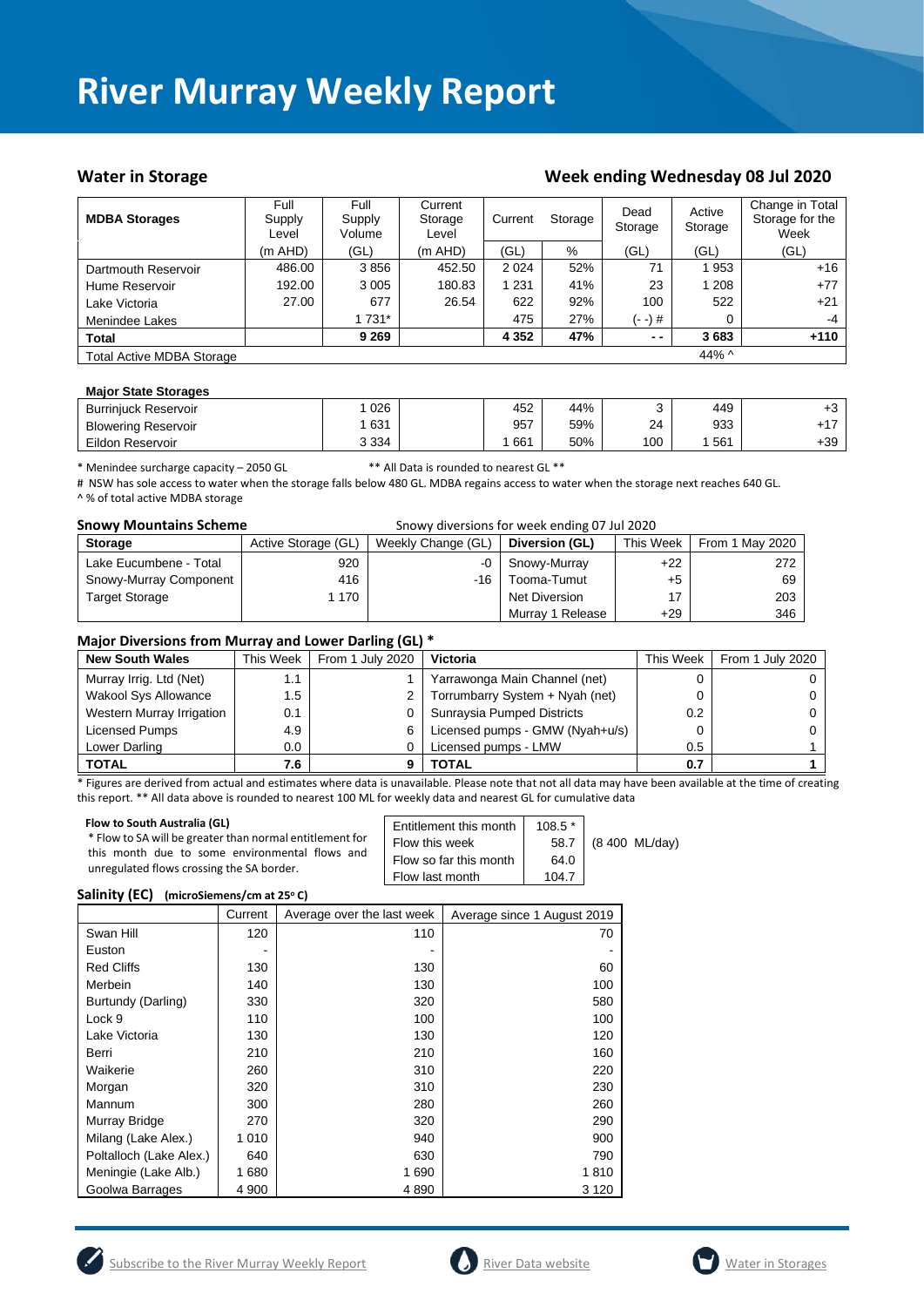

# **MURRAY-<br>DARLING**

### **River Levels and Flows Week ending Wednesday 08 Jul 2020**

|                                  | Minor Flood<br>Stage | Height<br>Gauge |                | Flow<br>Trend |                | Average Flow this<br>Week | Average Flow last<br>Week |
|----------------------------------|----------------------|-----------------|----------------|---------------|----------------|---------------------------|---------------------------|
|                                  |                      | local           | (m             |               |                |                           |                           |
| <b>River Murray</b>              | (m)                  | (m)             | AHD)           | (ML/day)      |                | (ML/day)                  | (ML/day)                  |
| Khancoban                        |                      | $\blacksquare$  |                | 8 600         | F              | 5 6 5 0                   | 4730                      |
| Jingellic                        | 4.0                  | 2.53            | 209.05         | 12 150        | R              | 8860                      | 9600                      |
| Tallandoon ( Mitta Mitta River ) | 4.2                  | 1.97            | 218.86         | 2 1 5 0       | R              | 1 600                     | 1760                      |
| Heywoods                         | 5.5                  | 1.44            | 155.07         | 600           | S              | 600                       | 600                       |
| <b>Doctors Point</b>             | 5.5                  | 1.87            | 150.34         | 3 1 6 0       | R              | 2850                      | 2970                      |
| Albury                           | 4.3                  | 0.98            | 148.42         |               | $\blacksquare$ |                           |                           |
| Corowa                           | 4.6                  | 1.02            | 127.04         | 3 1 4 0       | F              | 2770                      | 3 2 7 0                   |
| Yarrawonga Weir (d/s)            | 6.4                  | 1.49            | 116.53         | 9 0 7 0       | R              | 8 1 8 0                   | 10 630                    |
| Tocumwal                         | 6.4                  | 1.94            | 105.78         | 8 0 0 0       | R              | 8 0 6 0                   | 10 600                    |
| Torrumbarry Weir (d/s)           | 7.3                  | 3.26            | 81.81          | 10 330        | F              | 12 3 30                   | 12 860                    |
| Swan Hill                        | 4.5                  | 2.17            | 65.09          | 12 400        | F              | 13 280                    | 10880                     |
| <b>Wakool Junction</b>           | 8.8                  | 4.21            | 53.33          | 14 0 20       | F              | 13 460                    | 10 830                    |
| Euston Weir (d/s)                | 9.1                  | 2.54            | 44.38          | 15 260        | S              | 13 970                    | 11 440                    |
| Mildura Weir (d/s)               |                      |                 |                | 13770         | F              | 12750                     | 11 110                    |
| Wentworth Weir (d/s)             | 7.3                  | 3.35            | 28.11          | 13 370        | S              | 12 140                    | 10 430                    |
| <b>Rufus Junction</b>            |                      | 3.86            | 20.79          | 9010          | R              | 7 9 9 0                   | 3550                      |
| Blanchetown (Lock 1 d/s)         | $\blacksquare$       | 0.81            |                | 9 1 3 0       | R              | 7440                      | 3 0 0 0                   |
|                                  |                      |                 |                |               |                |                           |                           |
| <b>Tributaries</b>               |                      |                 |                |               |                |                           |                           |
| Kiewa at Bandiana                | 2.8                  | 2.34            | 155.57         | 2620          | R              | 2 3 8 0                   | 2410                      |
| Ovens at Wangaratta              | 11.9                 | 9.79            | 147.47         | 6 0 4 0       | F              | 5890                      | 6 150                     |
| Goulburn at McCoys Bridge        | 9.0                  | 3.33            | 94.75          | 4520          | R              | 4770                      | 7 5 6 0                   |
| Edward at Stevens Weir (d/s)     | 5.5                  | 1.64            | 81.42          | 1 4 7 0       | F              | 1 400                     | 1 1 6 0                   |
| <b>Edward at Liewah</b>          |                      | 1.69            | 57.07          | 1 0 1 0       | R              | 890                       | 940                       |
| Wakool at Stoney Crossing        |                      | 1.28            | 54.78          | 230           | F              | 260                       | 510                       |
| Murrumbidgee at Balranald        | 5.0                  | 2.09            | 58.05          | 1710          | R              | 1 3 9 0                   | 1 0 5 0                   |
| Barwon at Mungindi               | 6.1                  | 3.29            | ä,             | 270           | F              | 260                       | 130                       |
| Darling at Bourke                | 9.0                  | 3.97            | $\blacksquare$ | 50            | F              | 50                        | 60                        |
| Darling at Burtundy Rocks        |                      | 0.72            | $\blacksquare$ | 170           | R              | 160                       | 160                       |
|                                  |                      |                 |                |               |                |                           |                           |

Natural Inflow to Hume 13 480

(i.e. Pre Dartmouth & Snowy Mountains scheme)

**Weirs and Locks** Pool levels above or below Full Supply Level (FSL)

| <b>Murrav</b>      | FSL (m AHD) | u/s     | d/s     |                       | FSL (m AHD) | u/s     | d/s     |
|--------------------|-------------|---------|---------|-----------------------|-------------|---------|---------|
| Yarrawonga         | 124.90      | $-0.12$ |         | No. 7 Rufus River     | 22.10       | $+0.03$ | $+1.56$ |
| No. 26 Torrumbarry | 86.05       | $-0.22$ |         | No. 6 Murtho          | 19.25       | $-0.01$ | $+0.26$ |
| No. 15 Euston      | 47.60       | $-0.28$ |         | No. 5 Renmark         | 16.30       | $+0.03$ | $+0.37$ |
| No. 11 Mildura     | 34.40       | $+0.03$ | $+0.48$ | No. 4 Bookpurnong     | 13.20       | $+0.10$ | $+1.06$ |
| No. 10 Wentworth   | 30.80       | $-0.01$ | $+0.71$ | No. 3 Overland Corner | 9.80        | $+0.16$ | $+0.50$ |
| No. 9 Kulnine      | 27.40       | $+0.09$ | $-0.27$ | No. 2 Waikerie        | 6.10        | $+0.10$ | $+0.47$ |
| No. 8 Wangumma     | 24.60       | $-0.59$ | $+0.39$ | No. 1 Blanchetown     | 3.20        | $+0.13$ | $+0.06$ |

### **Lower Lakes FSL = 0.75 m AHD**

Lake Alexandrina average level for the past 5 days (m AHD)  $\Big| 0.69 \Big|$ 

| . . | arra |  |
|-----|------|--|
|     |      |  |

### **Barrages** Fishways at Barrages

|                       | Openings     | Level (m AHD) | No. Open   | Rock Ramp | <b>Vertical Slot 1</b> | <b>Vertical Slot 2</b> | <b>Dual Vertical Slots</b> |
|-----------------------|--------------|---------------|------------|-----------|------------------------|------------------------|----------------------------|
| Goolwa                | 128 openings | 0.74          |            |           | Closed                 | Open                   |                            |
| Mundoo                | 26 openings  | 0.71          | All closed |           |                        |                        | Open                       |
| <b>Hunters Creek</b>  |              | -             |            |           | Open                   | -                      |                            |
| <b>Boundary Creek</b> | 6 openings   |               | All closed |           | Open                   |                        |                            |
| Ewe Island            | 111 gates    |               | All closed |           |                        |                        | Open                       |
| Tauwitchere           | 322 gates    | 0.74          |            | Open      | Open                   | Open                   |                            |

AHD = Level relative to Australian Height Datum, i.e. height above sea level